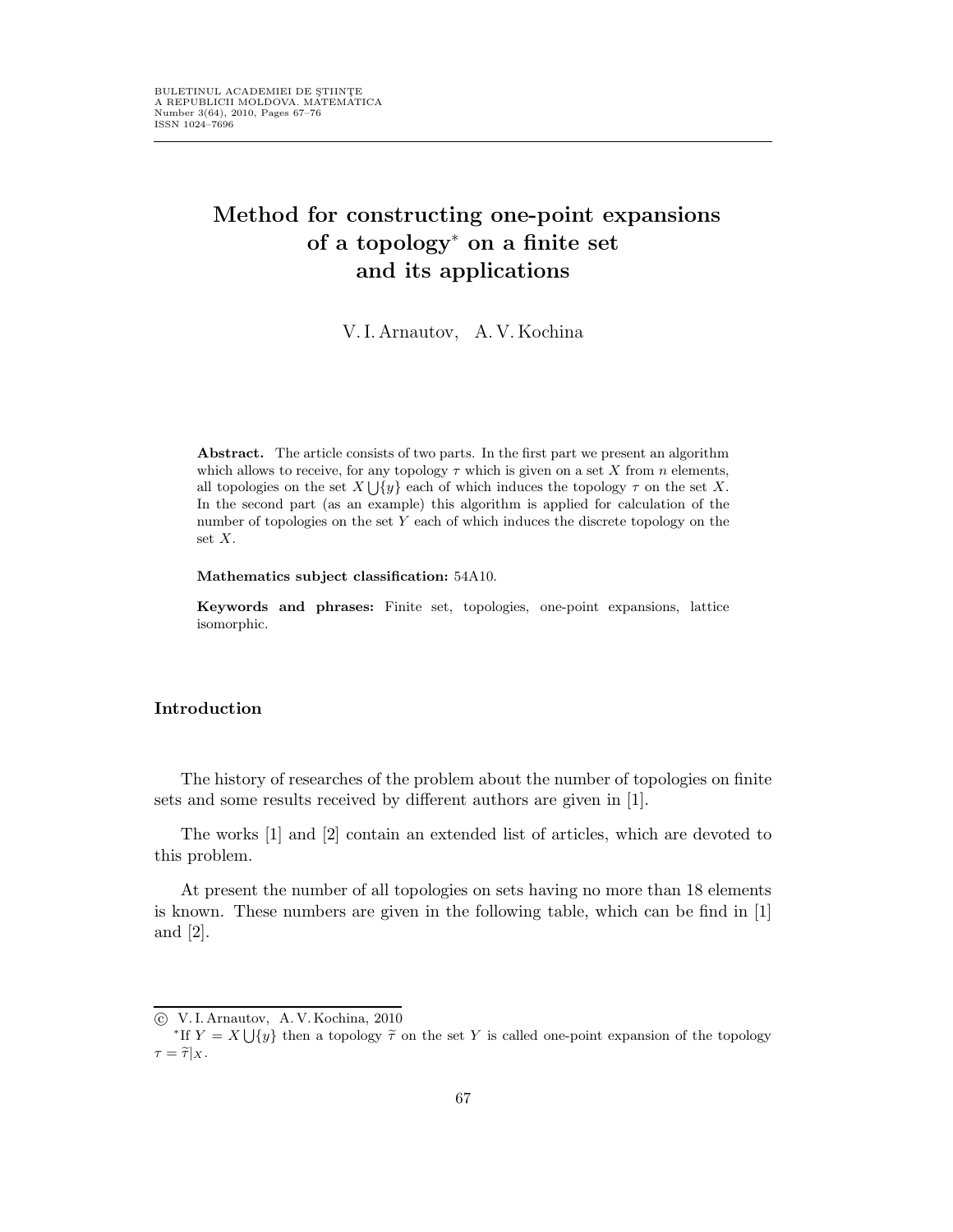| The number of elements | The number of topologies on the set $X$ |
|------------------------|-----------------------------------------|
| of the set $X$         |                                         |
| $\theta$               | 1                                       |
| $\mathbf{1}$           | 1                                       |
| $\overline{2}$         | $\overline{4}$                          |
| 3                      | 29                                      |
| $\overline{4}$         | 355                                     |
| 5                      | 6942                                    |
| 6                      | 209527                                  |
| 7                      | 9535241                                 |
| 8                      | 642779354                               |
| 9                      | 63260289423                             |
| 10                     | 8977053873043                           |
| 11                     | 1816846038736192                        |
| 12                     | 519355571065774021                      |
| 13                     | 207881393656668953041                   |
| 14                     | 115617051977054267807460                |
| 15                     | 88736269118586244492485121              |
| 16                     | 93411113411710039565210494095           |
| 17                     | 134137950093337880672321868725846       |
| 18                     | 261492535743634374805066126901117203    |

This article adjoins the works in which this problem is studied. However, this question is investigated from other point of view.

Namely, we consider a topology on a set from  $n + 1$  elements as one-point expansion of a topology given on a set from  $n$  elements.

#### 1 Justification of the algorithm

**1.1. Theorem.** Let  $\tau$  be a topology on a finite set X and let  $\tilde{\tau}$  be such a topology on  $Y = X \bigcup \{y\}$  that  $\tilde{\tau}|_X = \tau$ . Then there exist such  $V_0 \in \tau$  and  $U_0 \in \tau$  that the following statements are valid:

1. 
$$
U_0 \subseteq \bigcap_{V \nsubseteq V_0, V \in \tau} V
$$
,  
2.  $\tilde{\tau} = \{ V \in \tau | V \subseteq V_0 \} \cup \{ U \cup \{ y \} | U \in \tau, U \supseteq U_0 \}.$ 

*Proof.* We take  $V_0 = \bigcup$  $\tilde{V} \!\in\!\tilde{\tau},\! y \!\!\notin\!\! \tilde{V}$  $\tilde{V}$  and  $U_0 = \bigcap$  $\tilde{V} \!\in\!\tilde{\tau},\!y \!\in\!\tilde{V}$  $(\tilde{V}\backslash \{y\}).$ As  $y \notin V_0 = \bigcup$  $\tilde{V} \!\in\!\tilde{\tau},\! y \!\!\notin\!\! \tilde{V}$  $\tilde{V} \in \tilde{\tau}$ , then  $V_0 = V_0 \cap X \in \tilde{\tau}|_X = \tau$ . Besides

$$
U_0=\bigcap_{\tilde{V}\in\tilde{\tau},y\in\tilde{V}}(\tilde{V}\backslash\{y\})=(\bigcap_{\tilde{V}\in\tilde{\tau},y\in\tilde{V}}\tilde{V})\backslash\{y\}=(\bigcap_{\tilde{V}\in\tilde{\tau},y\in\tilde{V}}\tilde{V})\cap X\in\tilde{\tau}|_X=\tau.
$$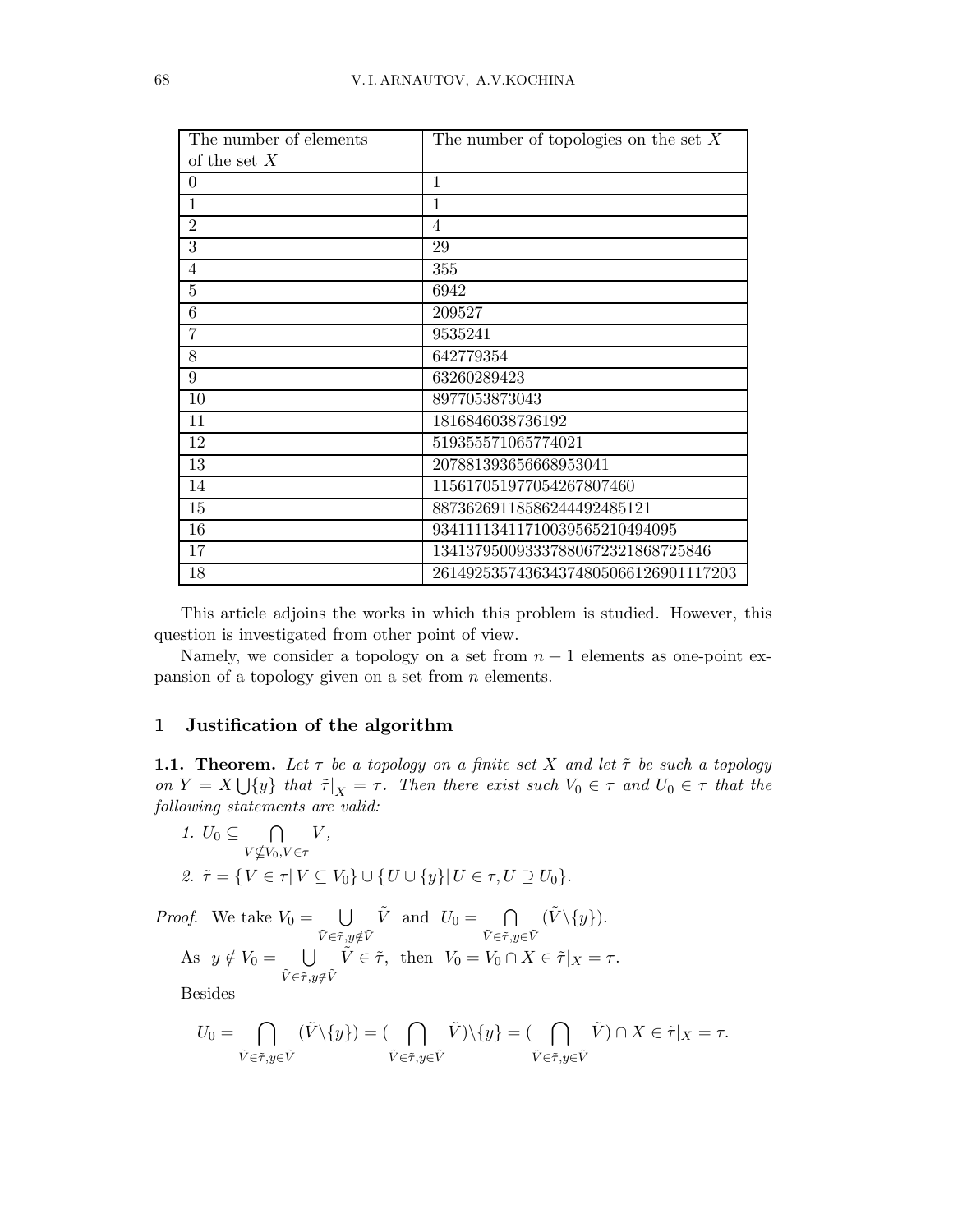Prove the first statement.

Let  $V' \in \tau$  and  $V' \nsubseteq V_0$ . Then there exists  $\tilde{U}' \in \tilde{\tau}$  such that  $V' = X \cap \tilde{U}'$ . As  $V' \nsubseteq V_0 = \bigcup \tilde{V}$ , then  $y \in \tilde{U}'$ , and hence,  $\tilde{V} \in \tilde{\tau}, y \notin \tilde{V}$ 

$$
U_0 = \bigcap_{\tilde{V} \in \tilde{\tau}, y \in \tilde{V}} (\tilde{V} \setminus \{y\}) \subseteq \tilde{U'} \setminus \{y\} = \tilde{U'} \bigcap X = V'.
$$

From arbitrariness of the set V' it follows that  $U_0 \subseteq \cap$  $V$ ⊈ $V_0, V$ ∈τ  $V$ .

The first the statement is proved.

Now prove the second statement, i.e.

$$
\tilde{\tau} = \{ V \in \tau | V \subseteq V_0 \} \cup \{ U \cup \{y\} | U \in \tau, U \supseteq U_0 \}.
$$

Let  $\tilde{W} \in \tilde{\tau}$ . If  $y \notin \tilde{W}$ , then from the definition of  $V_0$  it follows that  $\tilde{W} \subseteq V_0 = \bigcup \tilde{V}$ , and as  $\tilde{W} = \tilde{W} \cap X \in \tilde{\tau}|_X = \tau$ , then  $\tilde{V} \in \tilde{\tau}, y \notin \tilde{V}$ 

$$
\tilde{W} \in \{ V \in \tau | V \subseteq V_0 \} \subseteq \{ V \in \tau | V \subseteq V_0 \} \cup \{ U \cup \{ y \} | U \in \tau, U \supseteq U_0 \}.
$$

If  $y \in \tilde{W}$ , then  $\tilde{W} \setminus \{y\} = \tilde{W} \cap X \in \tilde{\tau}|_X = \tau$ . Besides,  $\tilde{W}\backslash \{y\} \supseteq \bigcap$  $\tilde{V} \!\in\!\tilde{\tau},\! y \!\in\!\tilde{V}$  $(\tilde{V}\setminus \{y\}) = U_0$ . Then

$$
\tilde{W}=(\tilde{W}\backslash \{y\})\cup \{y\}\in \{U\cup \{y\}|\, U\in \tau, U\supseteq U_0\}\subseteq
$$

$$
\{V \in \tau | V \subseteq V_0\} \cup \{U \cup \{y\} | U \in \tau, U \supseteq U_0\}.
$$

So, we have shown that  $\tilde{\tau} \subseteq \{V \in \tau | V \subseteq V_0\} \cup \{U \cup \{y\} | U \in \tau, U \supseteq U_0\}.$ 

Now let

$$
W \in \{ V \in \tau | V \subseteq V_0 \} \cup \{ U \cup \{ y \} | U \in \tau, U \supseteq U_0 \}.
$$

If  $W \in \{V \in \tau | V \subseteq V_0\}$ , then there exists  $\tilde{W} \in \tilde{\tau}$  such that  $W = \tilde{W} \cap X$ . As  $y \notin V_0$ , then  $V_0 \subseteq X$ , and hence  $W = \tilde{W} \cap X \supseteq \tilde{W} \cap V_0$ . As  $W \subseteq \tilde{W}$  and  $W \subseteq V_0$ , then  $W \subseteq \tilde{W} \cap V_0$ , and hence  $W = \tilde{W} \cap V_0$ . Besides,  $V_0 = \bigcup \tilde{V} \in \tilde{\tau}$ , and hence,  $W = \tilde{W} \cap V_0 \in \tilde{\tau}$ .  $\tilde{V} \in \tilde{\tau}, y \notin \tilde{V}$ 

If  $W \in \{U \cup \{y\} | U \in \tau, U \supseteq U_0\}$  then there exists such  $U' \in \tau$  that  $U' \supseteq U_0$ and  $U' \cup \{y\} = W$ . As  $U' \in \tau = \tilde{\tau}|_X$  then there exists  $\tilde{W'} \in \tilde{\tau}$  such that  $U' = W' \cap X$ . As  $U_0 = \bigcap$  $\tilde{V} \in \tilde{\tau} y {\in} \tilde{V}$  $(\tilde{V}\setminus \{y\})$ , then from finiteness of the set  $\tilde{\tau}$  it follows that

 $U_0 \cup \{y\} = \bigcap$  $\tilde{V} \!\in\!\tilde{\tau},\! y \!\in\!\tilde{V}$  $\tilde{V} \in \tilde{\tau}$ . Then  $y \in \tilde{W}' \cup U_0 \cup \{y\}$ , and

$$
W = U' \cup \{y\} = U' \cup U_0 \cup \{y\} =
$$

$$
((\tilde{W'} \cap X) \cup (U_0 \cup \{y\}) \cap X) \cup ((\tilde{W'} \cup (U_0 \cup \{y\})) \cap \{y\}) =
$$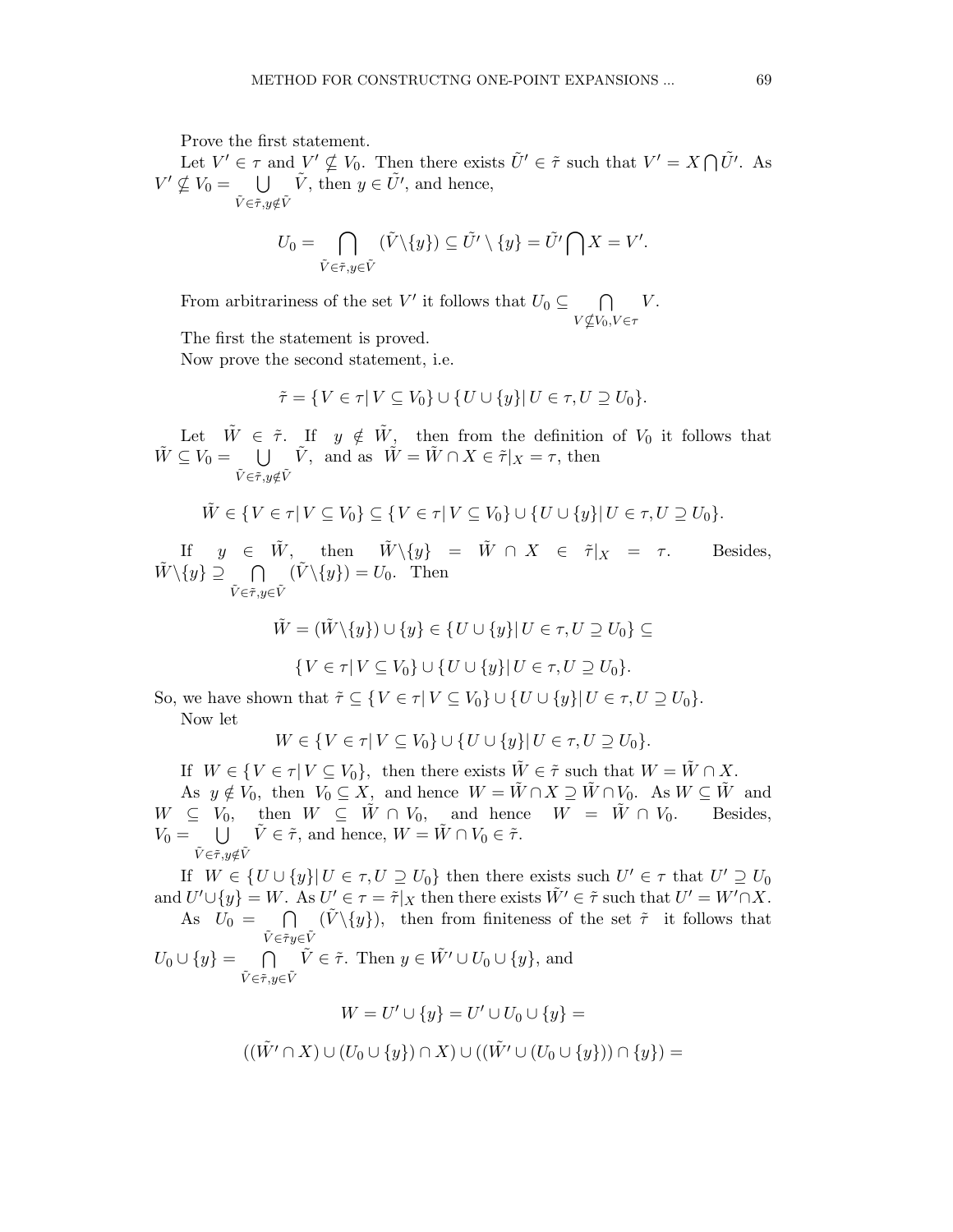$$
(\tilde{W'} \cup (U_0 \cup \{y\})) \cap (X \cup \{y\}) = \tilde{W'} \cup (U_0\{y\}) \in \tilde{\tau}.
$$

Therefore,  $\tilde{\tau} \supseteq \{V \in \tau | V \subseteq V_0\} \cup \{U \cup \{y\} | U \in \tau, U \supseteq U_0\}$ , and hence,  $\tilde{\tau} = \{ V \in \tau | V \subseteq V_0 \} \cup \{ U \cup \{y\} | U \in \tau, U \supseteq U_0 \}.$ 

The theorem is completely proved.

**1.2.** Theorem. Let  $\tau$  be a topology on a set X and  $V_0 \in \tau$ . Consider a set  $U_0 \in \tau$ such that  $U_0 \subseteq \bigcap V$  (we assume that  $\bigcap V = X$ ). Then  $V \in \tau, V \not\subseteq V_0$  $V \in \emptyset$ 

$$
\tilde{\tau}(V_0,U_0)=\{V\in\tau| V\subseteq V_0\}\cup\{U\cup\{y\}| U\in\tau, U\supseteq U_0\}
$$

is a topology on the set  $Y = X \bigcup \{y\}$ , and  $\tilde{\tau}(V_0, U_0)|_X = \tau$ .

*Proof.* Prove first that  $\tilde{\tau}(V_0, U_0)$  is a topology on the set Y.

As  $\emptyset \subseteq V_0$ , then  $\emptyset \in \{V \in \tau | V \subseteq V_0\} \subseteq \tilde{\tau}$ . Besides, as  $X \in \tau$  and  $U_0 \subseteq X$ , then  $X \in \{U | U \in \tau, U \supseteq U_0\}$ , and hence,  $Y = X \cup \{y\} \in \tilde{\tau}$ .

Now let  $A, B \in \tilde{\tau}$ , then:

– If  $A, B \in \{V \in \tau | V \subseteq V_0\}$ , then  $A \cap B \in \tau$  and  $A \cap B \subseteq V_0$ , and hence,  $A \cap B \in \tilde{\tau}$ .

– If  $A \in \{V \in \tau | V \subseteq V_0\}$  and  $B \in \{U \cup \{y\} | U \in \tau, U \supseteq U_0\}$ , then  $A \in \tau$  and  $B\setminus\{y\} \in \tau$ , and as  $A \subseteq V_0$  and  $B\setminus\{y\} \supseteq U_0$ , then  $A \cap (B\setminus\{y\}) \in \tau$ . As  $y \notin A$ , then  $A \cap B = A \cap (B \setminus \{y\}) \subseteq V_0$ , and hence,  $A \cap B \in \tilde{\tau}$ .

It is similarly proved that  $A \cap B \in \tilde{\tau}$  if  $B \in \{V \in \tau | V \subseteq V_0\}$  and

$$
A \in \{U \cup \{y\} | U \in \tau, U \supseteq U_0\}.
$$

– If  $A, B \in \{U \cup \{y\} | U \in \tau, U \supseteq U_0\}$ , then  $A \setminus \{y\} \in \tau$ ,  $B \setminus \{y\} \in \tau$  and  $A \setminus \{y\} \supseteq$  $U_0, B\backslash\{y\} \supseteq U_0$ . As  $\tau$  is a topology on the set X, then  $(A\{\{y\}) \cap (B\{\{y\}) \in \tau$ . Besides, as  $(A \setminus \{y\}) \cap (B \setminus \{y\}) \supseteq U_0$ , then  $A \cap B \in \{U \cup \{y\} | U \in \tau, U \supseteq U_0\} \subseteq \tilde{\tau}$ , and hence  $A \cap B \in \tilde{\tau}$ .

So, we have checked that  $A \cap B \in \tilde{\tau}$ , for any  $A, B \in \tilde{\tau}$ .

Now let  $\{A_{\gamma} | \gamma \in \Gamma\} \subseteq \tilde{\tau}$ . If  $A_{\gamma} \in \{V \in \tau | V \subseteq V_0\}$  for any  $\gamma \in \Gamma$ , then  $\overline{\phantom{0}}$ γ∈Γ  $A_{\gamma} \in \tau$  and  $\bigcup A_{\gamma} \subseteq V_0$ , and hence  $\bigcup A_{\gamma} \in \tilde{\tau}$ .  $\gamma \in \Gamma$  $\gamma \in \Gamma$ 

If there exists  $\gamma_0 \in \Gamma$  such that  $A_{\gamma_0} \notin \{ V \in \tau | V \subseteq V_0 \}$ , then  $A_{\gamma_0} \in$  $\{U \cup \{y\} | U \in \tau, U \supseteq U_0\}$ , and hence,  $A_{\gamma_0} = U_{\gamma_0} \cup \{y\}$ , where  $U_{\gamma_0} \in \tau$ . Then .<br>I I  $\bigcup_{\gamma \in \Gamma} A_{\gamma} \supseteq A_{\gamma_0} \supseteq U_0$  and  $\bigcup_{\gamma \in \Gamma}$  $A_{\gamma}$ )\{y} = U  $\gamma {\in} \Gamma$  $(A_{\gamma}\backslash\{y\}).$ 

Let  $\gamma \in \Gamma$ . If  $A_{\gamma} \in \{V \in \tau | V \subseteq V_0\} \subseteq \tau$ , then  $A_{\gamma}\setminus \{y\} = A_{\gamma} \in \tau$  and if  $A_{\gamma} \notin \mathcal{C}$  $\{V \in \tau \mid V \subseteq V_0\}$ , then there exists  $V_\gamma \in \tau$  such that  $V_\gamma \supseteq U_0$  and  $A_\gamma = V_\gamma \cup \{y\}$ . But then  $A_{\gamma}\backslash\{y\}=V_{\gamma}\in\tau$ .

So, we have proved that  $A_{\gamma}\backslash\{y\} \in \tau$  for any  $\gamma \in \Gamma$ . Having put  $V_{\gamma} = A_{\gamma}\backslash\{y\}$ for those  $\gamma \in \Gamma$ , receive

$$
\bigcup_{\gamma\in \Gamma}A_{\gamma}=A_{\gamma_0}\cup (\bigcup_{\gamma\notin \Gamma, \gamma\neq \gamma_0}A_{\gamma})=(V_{\gamma_0}\cup \{y\})\cup (\bigcup_{\gamma\notin \Gamma \gamma\neq \gamma_0}A_{\gamma}\backslash \{y\})=
$$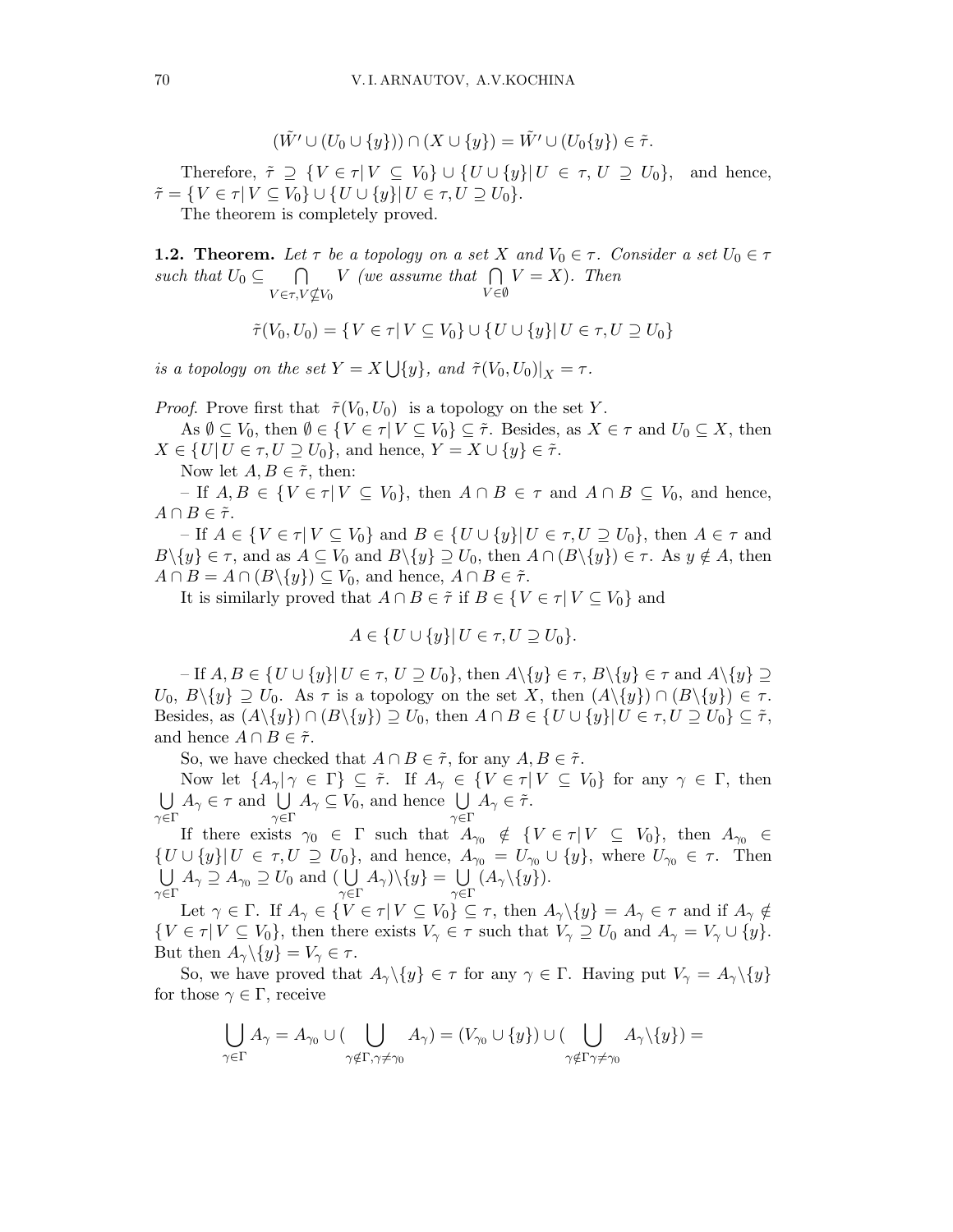$$
V_{\gamma_0} \cup (\bigcup_{\gamma \in \Gamma \gamma \neq \gamma_0} V_{\gamma})) \cup \{y\} = (\bigcup_{\gamma \in \Gamma} V_{\gamma}) \cup \{y\}.
$$

 $As U$  $\gamma {\in} \Gamma$  $V_{\gamma} \in \tau$  and  $\bigcup$  $\gamma {\in} \Gamma$  $V_{\gamma} \supseteq U_0$ , then,  $\bigcup$  $\gamma {\in} \Gamma$  $A_\gamma \in \tilde{\tau}.$ 

So, we have proved that  $\tilde{\tau}(V_0,U_0)$  is a topology on the set Y.

Now prove that  $\tilde{\tau}(V_0,U_0)|_X = \tau$ .

Let  $U \in \tilde{\tau}(V_0,U_0)|_X$ . Then there exists  $\tilde{U} \in \tilde{\tau}(V_0,U_0)$  such that  $U = \tilde{U} \cap X$ . If  $\tilde{U} \in \{V \in \tau | V \subseteq V_0\}$ , then  $\tilde{U} \in \tau$  and  $y \notin \tilde{U}$ . Then  $U = \tilde{U} \cap X = \tilde{U} \in \tau$ .

Now let  $\tilde{U} \in \{U \cup \{y\} | U \in \tau, U \supseteq U_0\}.$  Then  $\tilde{U} \setminus \{y\} \in \tau$ , and hence,  $U = \tilde{U} \cap X = \tilde{U} \setminus \{y\} \in \tau$ . From arbitrariness of U it follows that we have the inclusion  $\tilde{\tau}(V_0,U_0)|_X \subseteq \tau$ . Now show the inverse inclusion.

Let  $V' \in \tau$ . Two cases are possible:

- 1)  $V' \subseteq V_0$ ;
- 2)  $V' \nsubseteq V_0$ .

If  $V' \subseteq V_0$ , then  $V' \in \{V \in \tau | V \subseteq V_0\} \subseteq \tilde{\tau}(V_0, U_0)$ , and  $y \notin V'$ . Then  $V' = V' \cap X \in \tilde{\tau}(V_0, U_0)|_X.$ 

If  $V' \nsubseteq V_0$ , then  $V' \notin \{V \in \tau | V \subseteq V_0\}$ , and according to the condition of the theorem we have that  $V' \supseteq \bigcap_{i=1}^{n} V_i \supseteq U_0$ . Then, from the definition of the  $V \in \tau, V \not\subset V_0$ 

topology  $\tilde{\tau}(V_0, U_0)$  it follows that  $V' \cup \{y\} \in \tilde{\tau}(V_0, U_0)$ .

Besides, as  $V' \subseteq X$ , then  $V' = (V' \cup \{y\}) \cap X \in \tilde{\tau}(V_0, U_0)|_X$ . From arbitrariness of V' it follows that  $\tilde{\tau}(V_0, U_0)|_X \supseteq \tau$ , and hence,  $\tilde{\tau}(V_0, U_0)|_X = \tau$ .

The theorem is completely proved.

**1.3.** Theorem. Let X be a finite set,  $\tilde{\tau}$  and  $\tilde{\tau}'$  be such topologies on the set  $Y = X \bigcup \{y\}$  that  $\tilde{\tau}|_X = \tilde{\tau}'|_X = \tau$ . If  $V_0, U_0, V'_0, U'_0 \in \tau$ ,  $\tilde{\tau} = \{V \in \tau | V \subseteq V_0\}$  $\{U \cup \{y\} | U \in \tau, U \supseteq U_0\}$  and  $\tilde{\tau}' = \{V \in \tau | V \subseteq V'_0\} \cup \{U \cup \{y\} | U \in \tau, U \supseteq U'_0\},\$ then  $\tilde{\tau} \neq \tilde{\tau}'$  if and only if  $(V_0, U_0) \neq (V'_0, U'_0)$ .

*Proof.* Necessity. We assume the contrary, i.e.  $\tilde{\tau} \neq \tilde{\tau}'$ , but  $(V_0, U_0) = (V'_0, U'_0)$ . Then  $V_0 = V'_0$  and  $U_0 = U'_0$ , hence,

$$
\tilde{\tau} = \{ V \in \tau | V \subseteq V_0 \} \cup \{ U \cup \{ y \} | U \in \tau, U \supseteq U_0 \} =
$$

$$
= \{ V \in \tau | V \subseteq V_0' \} \cup \{ U \cup \{ y \} | U \in \tau, U \supseteq U_0' \} = \tilde{\tau}'.
$$

Receive a contradiction with the assumption that  $\tilde{\tau} \neq \tilde{\tau}'$ .

Hence  $(V_0, U_0) \neq (V'_0, U'_0)$ .

Sufficiency. We assume the contrary, i.e.  $\tilde{\tau} = \tilde{\tau}'$  and  $(V_0, U_0) \neq (V'_0, U'_0)$ .

If  $V_0 \neq V'_0$ , then  $V_0 \nsubseteq V'_0$ , or  $V'_0 \nsubseteq V_0$ .

We assume, for definiteness, that  $V_0 \not\subseteq V'_0$ . Then  $V_0 \in \{V \in \tau | V \subseteq V_0\} \subseteq \tilde{\tau}$  and  $V_0 \notin \{ V \in \tau \mid V \subseteq V'_0 \}.$ 

As any set from  $\{U \cup \{y\} | U \supseteq U_0'\}$  contains y and  $y \notin V_0$ , then

$$
V_0 \notin \{ V \in \tau | V \subseteq V_0' \} \cup \{ U \cup \{y\} | U \in \tau, U \supseteq U_0 \} = \tilde{\tau}',
$$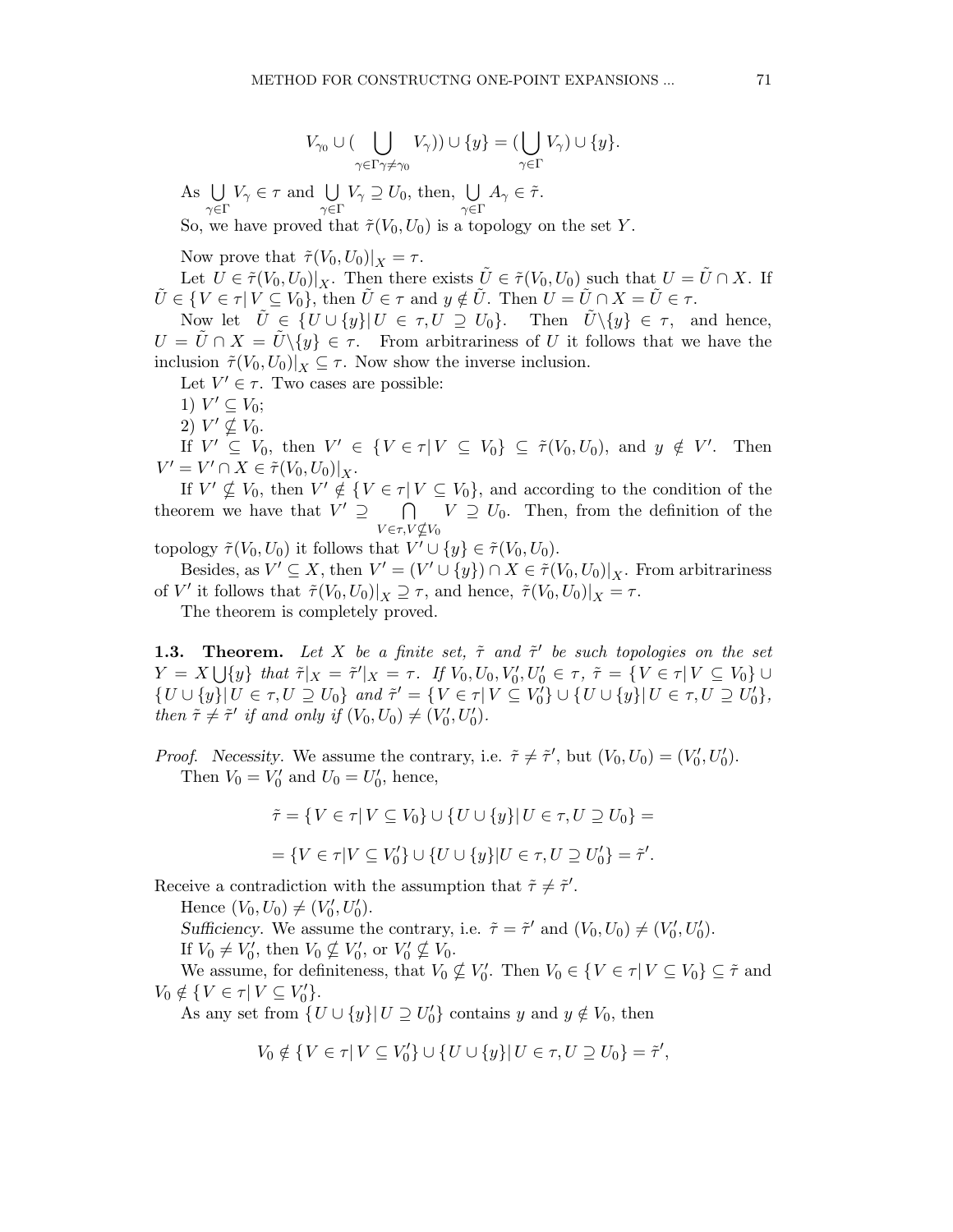and hence, in this case  $\tilde{\tau} \neq \tilde{\tau}'$ .

If  $U_0 \neq U'_0$ , then  $U_0 \nsubseteq U'_0$ , or  $U'_0 \subseteq U_0$ .

We assume, for definiteness, that  $U_0 \nsubseteq U'_0$ . Then  $U'_0 \cup \{y\} \in \{U \cup \{y\} | U \in$  $\tau, U \supseteq U'_0$   $\subseteq \tilde{\tau}'$ , and  $U'_0 \cup \{y\} \notin \{U \cup \{y\} | U \in \tau, U \supseteq U_0\}$ . As any set from  $\{V \in \tau | V \subseteq V_0\}$  does not contain y and  $y \in U'_0 \cup \{y\}$ , then

$$
U'_0\cup\{y\}\notin\{V\in\tau|\, V\subseteq V_0\}\cup\{U\cup\{y\}|\, U\in\tau, U\supseteq U_0\}=\tilde{\tau},
$$

and hence,  $\tilde{\tau} \neq \tilde{\tau}'$  in this case, too.

Therefore  $\tilde{\tau} \neq \tilde{\tau}'$ .

The theorem is completely proved.

**1.4. Remark.** We notice that if  $\tilde{\tau}$  and  $\tilde{\tau}'$  are such topologies on the set  $Y = X \cup \{y\}$ that  $\tilde{\tau}|_X \neq \tilde{\tau}'|_X$ , then  $\tilde{\tau} \neq \tilde{\tau}'$ . Therefore any extensions on the set Y of various topologies set on the set  $X$  will be various.

So, from Theorems 1.2 and 1.3 the following algorithm for the construction of all topologies on the set  $Y = X \bigcup \{y\}$  follows, knowing all topologies on the finite set X.

#### 1.5. Algorithm.

- 1. We choose any topology  $\tau_0$  set on the set X;
- 2. We choose arbitrarily a subset  $V_0 \in \tau_0$ ;

3. We choose arbitrarily such subset  $U_0 \in \tau_0$  that  $U_0 \subseteq \cap$  $V \in \tau_0, V \not\subseteq V_0$ V (consider

that  $\bigcap$ V ∈∅  $V = X);$ 

4. We determine the topology

$$
\tilde{\tau}(V_0,U_0)=\{V\in\tau| V\subseteq V_0\}\cup\{U\cup\{y\}| U\in\tau, U\supseteq U_0\}.
$$

## 2 Application of the algorithm for calculation of the number of some topologies

**2.1. Definition.** As it is usual, a partially ordered set  $(X, \leq)$  is called a *lattice* if for any elements  $a, b \in X$  there exists  $\inf\{a, b\}$  and  $\sup\{a, b\}.$ 

**2.2. Definition.** Lattices  $(X, \leq)$  and  $(Y, \leq)$  are called:

– isomorphic if there exists such a bijection  $f: X \to Y$  that  $f(inf\{a,b\}) =$  $inf{f(a), f(b)}$  and  $f(sup{a,b}) = sup{f(a), f(b)}$ , for any elements  $a, b \in X$ ;

– antiisomorphic if there exists such a bijection  $f: X \to Y$  that  $f(inf\{a,b\}) =$  $sup{f(a), f(b)}$  and  $f(sup{a,b}) = inf{f(a), f(b)}$ , for any elements  $a, b \in X$ .

**2.3. Definition.** If  $(X, \tau_1)$  and  $(Y, \tau_2)$  are topological spaces then the topologies  $\tau_1$ and  $\tau_2$  are called: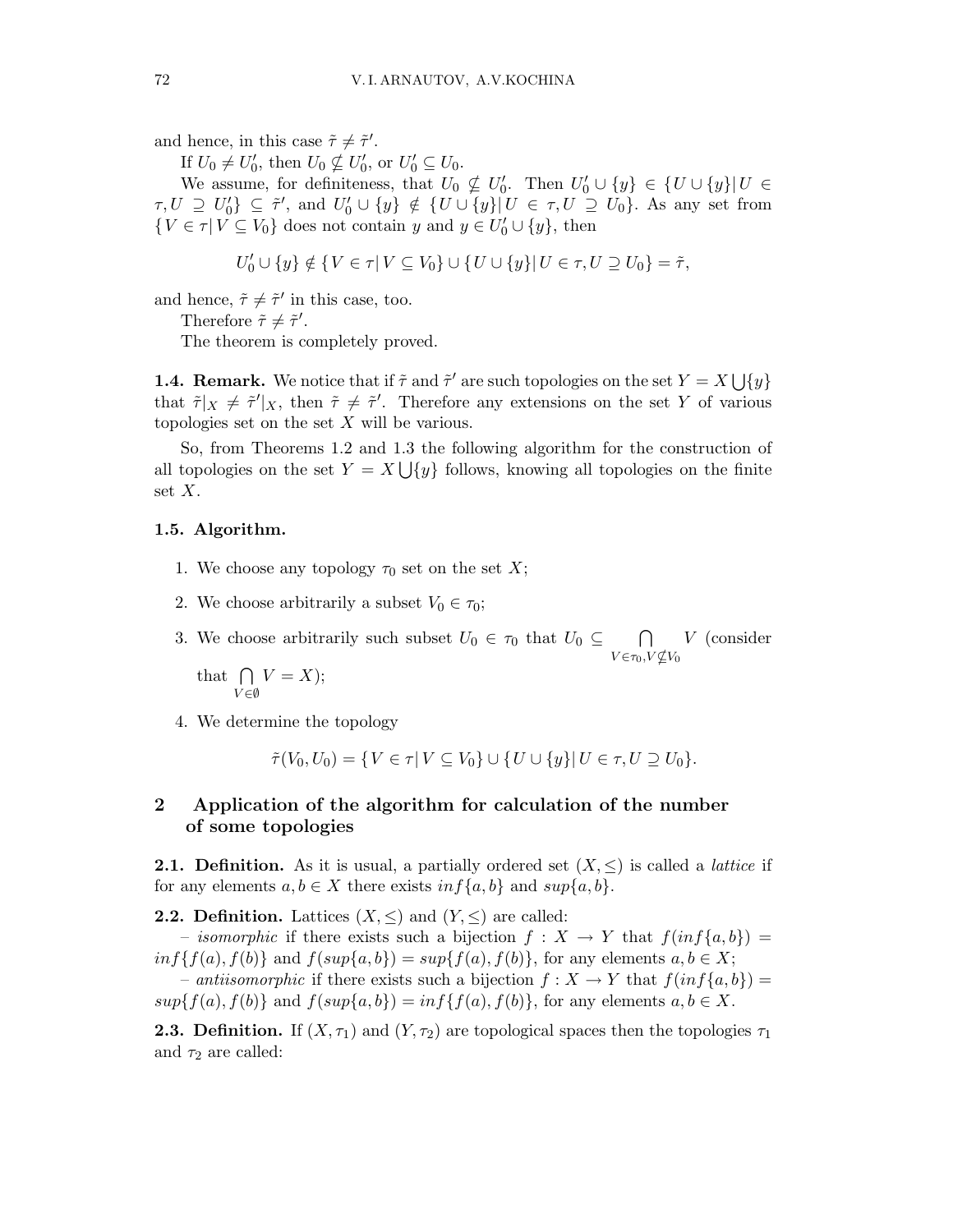- *lattice isomorphic* if the lattices  $(\tau_1, \subseteq)$  and  $(\tau_2, \subseteq)$  are isomorphic;
- *lattice antiisomorphic* if the lattices  $(\tau_1, \subseteq)$  and  $(\tau_2, \subseteq)$  are antiisomorphic.

**2.4.** Remark. If X is a finite set,  $(X, \tau)$  is a topological space and  $\tau' =$  $\{X \setminus V | V \in \tau\}$ , it is easy to notice that  $\tau'$  is a topology on the set X which is lattice antiisomorphic with the topology  $\tau$ .

**2.5. Proposition.** Let X be a finite set and  $Y = X \bigcup \{y\}$ . If  $\tau$  is a topology on the set X and  $\tau' = \{X \setminus V | V \in \tau\}$ , then  $\tau'$  is a topology on the set X and  $\tau$  and  $\tau'$ have the same number of expansions on the set Y .

Proof. Let Ω and  $\Omega'$  be sets of all expansions of topologies  $\tau$  and  $\tau'$  on the set Y, accordingly. Define the following mapping  $\psi : \Omega \to \Omega'$ :

map each topology  $\hat{\tau} \in \Omega$  onto the topology  $\psi(\hat{\tau}) = \hat{\tau}' = \{Y \setminus \hat{V} \mid \hat{V} \in \hat{\tau}\}\)$ . As

$$
\psi(\widehat{\tau})\big|_X = \{ (Y \setminus \widehat{V}) \bigcap X \big| \widehat{V} \in \widehat{\tau} \} = \{ X \setminus (\widehat{V} \bigcap X) \big| \widehat{V} \in \widehat{\tau} \} = \{ X \setminus V \big| V \in \tau \} = \tau',
$$

then  $\psi(\hat{\tau}) \in \Omega'.$ 

If  $\hat{\tau'} \in \Omega'$ , then  $\hat{\tau} = \{ Y \setminus V \mid V \in \hat{\tau'} \} \in \Omega$  and  $\psi(\hat{\tau}) = \hat{\tau'}$ , and hence,  $\psi : \Omega \to \Omega'$ is a surjective mapping.

Besides if  $\hat{\tau}_1 \neq \hat{\tau}_2$ , then

$$
\psi(\widehat{\tau_1}) = \{ Y \setminus V \, \big| V \in \widehat{\tau_1} \} \neq \{ Y \setminus U \, \big| U \in \widehat{\tau_1} \} = \psi(\widehat{\tau_2}),
$$

and hence,  $\psi : \Omega \to \Omega'$  is injective mapping, i.e.  $\psi : \Omega \to \Omega'$  is an bijective mapping. The proposition is completely proved.

**2.6. Theorem.** Let  $\tau'$  and  $\tau''$  be such topologies on finite sets X and Z, accordingly, that they are lattice isomorphic or lattice antiisomorphic. If  $\widetilde{X} = X \bigcup \{y\}$  and  $\widetilde{Z}=Z\bigcup \{y\},\;$  then the topologies  $\tau'$  and  $\tau''$  have the same number of expansions on the sets  $\tilde{X}$  and  $\tilde{Z}$ , accordingly.

*Proof.* First we consider the case when the topologies  $\tau'$  and  $\tau''$  are lattice isomorphic. Let  $f: (\tau', \subseteq) \to (\tau'', \subseteq)$  be a corresponding lattice isomorphism.

If  $\Omega_1 = \left\{ (\overline{V'}, U') | V' \in \tau', U' \in \tau', \text{ and } U' \subseteq \right\}$  $\overline{\Omega}$  $V \in \tau', V \not\subseteq V'$ V} and  $\Omega_2$  =

 $\{(V'', U'')|V'' \in \tau'', U'' \in \tau'', \text{ and } U'' \subseteq \cap$  $W \in \tau^{\prime\prime}, W \not\subseteq V^{\prime\prime}$  $W\}$ , then we define the map-

ping  $\Psi : \Omega_1 \to \Omega_2$  as follows:  $\Psi((V', U')) = (f(V'), f(U')).$ 

As  $f: (\tau', \subseteq) \to (\tau'', \subseteq)$  is a lattice isomorphism, then  $U \subseteq V$  if and only if  $f(U) \subseteq f(V)$  for any  $U, V \in \tau_1$ .

If  $(V', U') \in \Omega_1$ , then  $U' \subseteq \square$  $V \in \tau', V \not\subseteq V'$ V, and hence,

$$
f(U') \subseteq \bigcap_{V \in \tau', V \nsubseteq V'} f(V) = \bigcap_{W \in \tau'', W \nsubseteq f(V')} W,
$$

i.e.  $\Psi((V', U')) = (f(V'), f(U')) \in \Omega_2$ .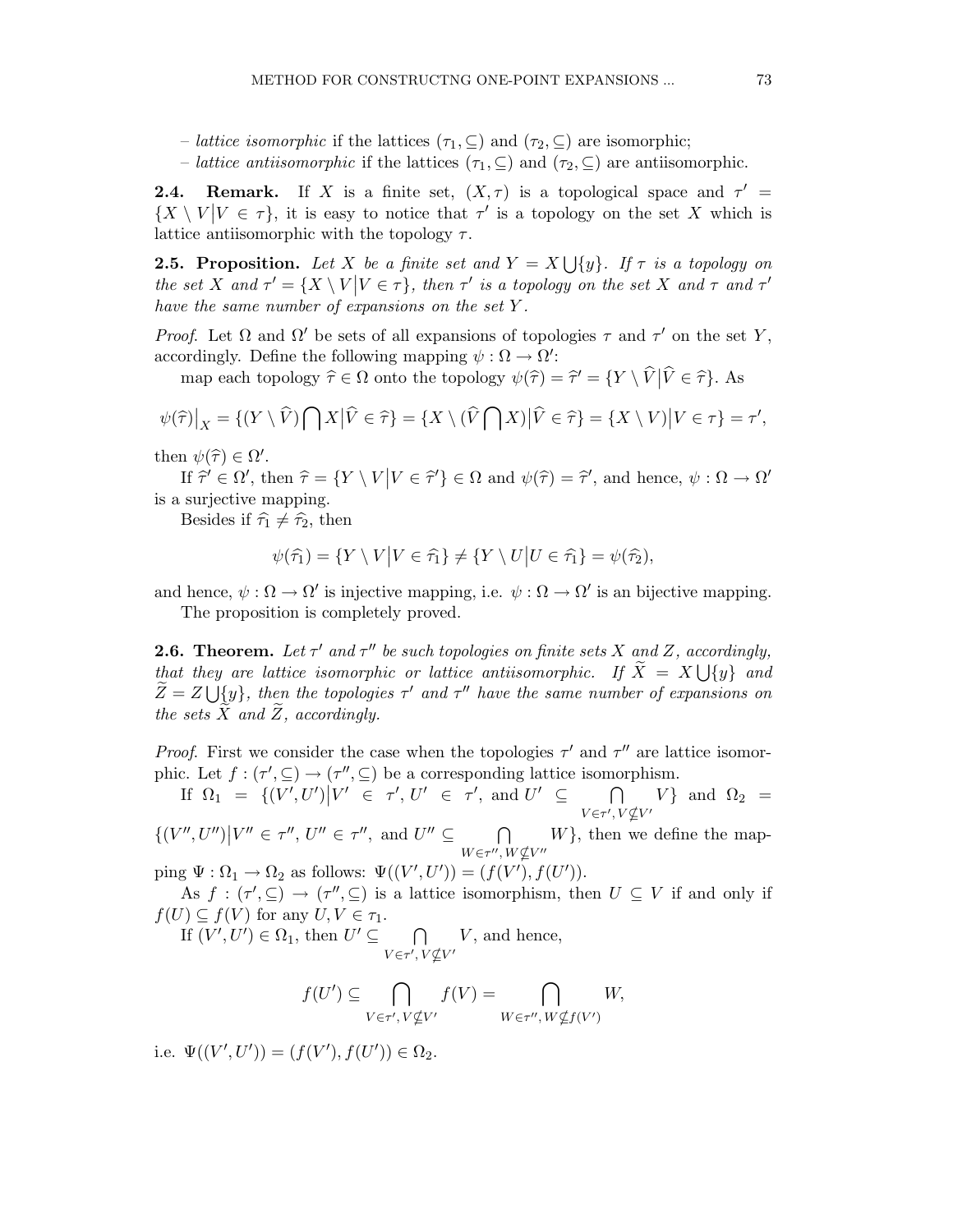The injectivity of the mapping  $\Psi : \Omega_1 \to \Omega_2$  follows from the injectivity of the mapping  $f : \tau' \to \tau''$ .

If  $(V'', U'') \in \Omega_2$ , then  $U'' \subseteq \square$  $W \in \tau', W \not\subseteq V''$ W. Then

$$
f^{-1}(U'') \subseteq \bigcap_{W \in \tau'', W \nsubseteq V''} f^{-1}(W) = \bigcap_{V \in \tau', V \nsubseteq f^{-1}(V')} V,
$$

and hence,  $(f^{-1}(V''), f^{-1}(U'')) \in \Omega_1$ , and

$$
\Psi((f^{-1}(V''), f^{-1}(U''))) = (f(f^{-1}(V'')), f(f^{-1}(U''))) = (V'', U'').
$$

Therefore,  $\Psi : \Omega_1 \to \Omega_2$  is a bijection.

So, we have proved that the sets  $\Omega_1$  and  $\Omega_2$  have the same number of elements.

From Theorems 1.1, 1.2 and 1.3 it follows that the number of expansions of the topology  $\tau'$  on the set  $\tilde{X}$  is equal to the number of elements of the set  $\Omega_1$ , and the number of expansions of the topology  $\tau''$  on the set  $\tilde{Z}$  is equal to the number of elements of the set  $\Omega_2$ . Hence the number of expansions of the topology  $\tau'$  on the set  $\widetilde{X}$  is equal to the number of expansions of the topology  $\tau''$  on the set  $\widetilde{Z}$ .

The theorem is proved for the case when topologies  $\tau'$  and  $\tau''$  are lattice isomorphic.

If the topologies  $\tau'$  and  $\tau''$  are lattice antiisomorphic, then it is easy to notice that the topology  $\tau_1' = \{X \setminus V | V \in \tau'\}$  will be lattice isomorphic to topology  $\tau''$ . Then, according to proved above, the topologies  $\tau'_1$  and  $\tau''$  have the same number of expansions on the sets  $\tilde{X}$  and  $\tilde{Z}$ , accordingly. According to Proposition 2.5, the topologies  $\tau'_1$  and  $\tau'$  have the same number of expansions on the sets  $\tilde{X}$ , and hence, the topologies  $\tau'_1$  and  $\tau''$  have the same number of expansions on the sets  $\tilde{X}$  and  $\tilde{Z}$ , accordingly.

The theorem is completely proved.

**2.7. Theorem.** <sup>1</sup> If X is a set from n elements and  $Y = X \bigcup \{y\}$ , then on the set Y precisely  $2^{n+1} + n - 1$  topologies are present, each of which induces the discrete topology on the set X.

*Proof.* If  $\tau$  is the discrete topology on the set X, then  $\tau = \{V | V \subseteq X\}$ . For any subset  $V_0 \in \tau$  we consider the sets  $\widetilde{U}(V_0) = \{U \in \tau | U \subseteq \tau\}$  $V$ ∈τ, $V$ ⊈ $V_0$  $V\}$  and

 $\Omega(V_0) = \{ (V_0, U) | U \in \widetilde{U}(V_0) \}.$ 

The following 3 cases are possible:

- 1.  $V_0 = X$ ;
- 2.  $V_0 \in \{X \setminus \{x\} | x \in X\};$

<sup>&</sup>lt;sup>1</sup>The proof of this theorem given below shows the way of using the mentioned above algorithm for calculation of one-point expansions for some topologies. Though, other and probably shorter proofs of this theorem can be. The referee kindly informed authors of this work about one of such proofs.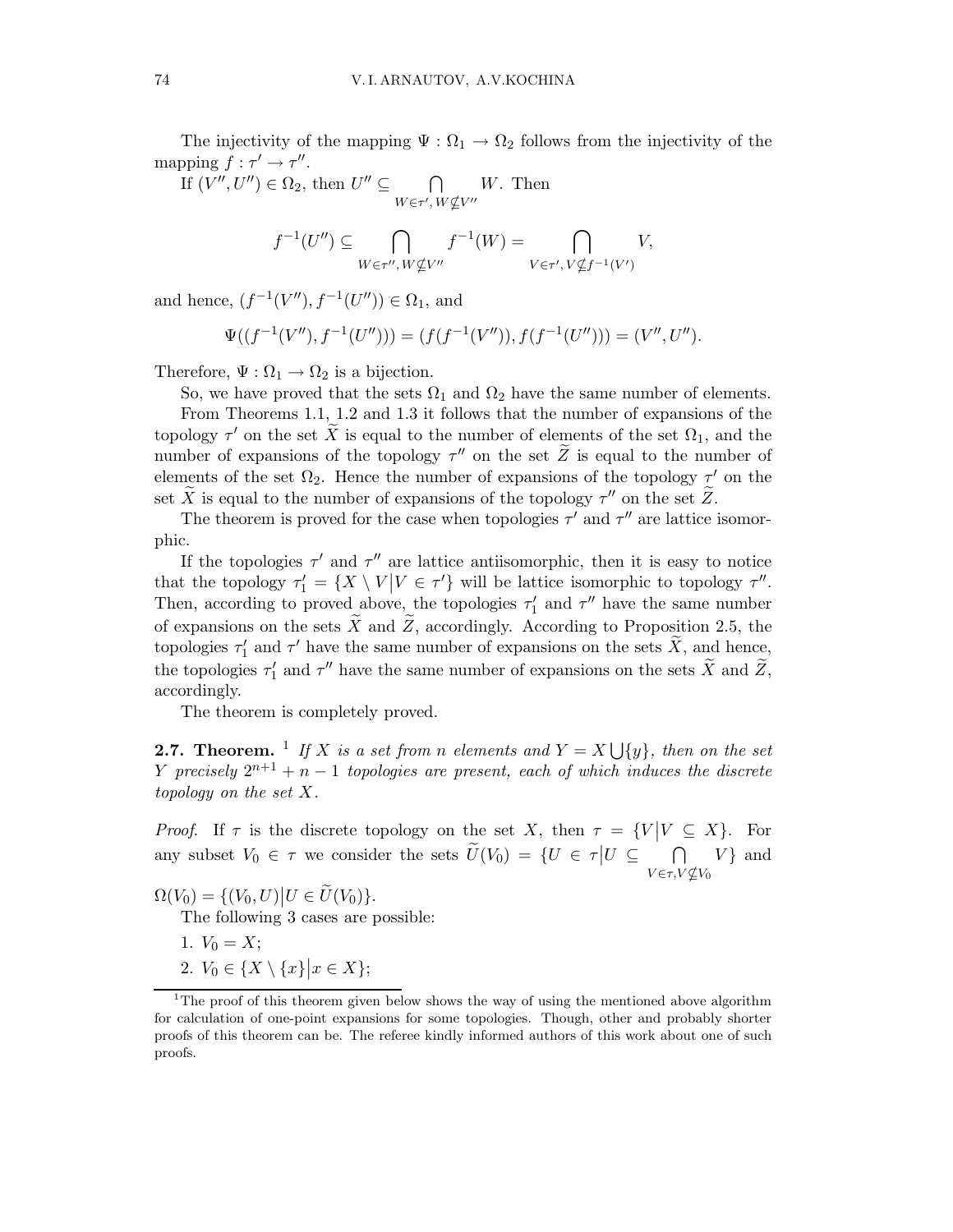3.  $V_0 \in \tau \setminus (\{X\} \bigcup \{X \setminus \{x\} | x \in X\}).$ 

Consider each of these cases separately.

**1.** Let  $V_0 = X$ . As  $\{V \in \tau | V \nsubseteq V_0 = X\} = \emptyset$ , then the set

$$
\widetilde{U}(X) = \{ U \in \tau \Big| U \subseteq \bigcap_{V \in \emptyset} V \} = \{ U \in \tau \Big| U \subseteq X \} = \tau,
$$

contains precisely  $2^n$  subsets of the set X. Then the set  $\Omega(X) = \{(X, U) | U \in \widetilde{U}(X)\}\$ contains precisely  $2^n$  elements.

2. Let  $V_0 \in \{X \setminus \{x\} | x \in X\}$ . As  $\{V \in \tau | V \nsubseteq X \setminus \{x\}\} = \{A \subseteq X | x \in A\}$ , then the set

$$
\widetilde{U}(X \setminus \{x\}) = \{U \in \tau | U \subseteq \bigcap_{V \in \{A \subseteq X \mid x \in A\}} V\} = \{U \in \tau | U \subseteq \{x\}\} = \{\emptyset, \{x\}\}\
$$

contains precisely 2 subsets of the set  $X$ . Then the set

 $\Omega(X \setminus \{x\}) = \{(X \setminus \{x\}, U) | U \in \widetilde{U}(X \setminus \{x\})\}$ 

contains precisely 2 elements for any  $x \in X$ , and hence the set  $\bigcup$ x∈X  $\Omega(X \setminus \{x\})$ contains precisely  $2 \cdot n$  elements.

**3.** Now let  $V_0 \in \tau \setminus (\{X\} \cup \{X \setminus \{x\} | x \in X\})$ . Then  $\{x_1\} \nsubseteq V_0$  and  $\{x_2\} \nsubseteq V_0$ for the some elements  $x_1, x_2 \in X$ , and hence,

$$
\widetilde{U}(V_0) = \{ U \in \tau \big| U \subseteq \bigcap_{V \nsubseteq V_0} V \} \subseteq \{x_1\} \bigcap \{x_2\} = \{\emptyset\}
$$

contains only  $\emptyset$ . Therefore the set  $\Omega(V_0) = \{(V_0, \emptyset)\}\)$  contains precisely 1 element for any  $V_0 \in \tau \setminus (\{X\} \cup \{X \setminus \{x\} | x \in X\})$ . Then the set  $\bigcup$  $V_0 \in \tau \setminus (\{X\} \bigcup \{X \setminus \{x\} \Big| x \in X\})$  $\Omega(V_0)$ 

contains precisely  $2^n - 1 - n$  elements.

From Theorems 1.1, 1.2 and 1.3 it follows that the number of topologies on the set  $Y = X \bigcup \{y\}$  each of which induces the topology  $\tau$  on the set X is equal to the number of elements of the set

$$
\{(V, U) | V, U \in \tau, U \subseteq \bigcap_{W \in \tau, W \nsubseteq V} W\} =
$$
  

$$
\Omega(X) \bigcup \Omega(X \setminus \{x\}) \bigcup \big(\bigcup_{V_0 \in \tau \setminus (\{X\} \cup \{X \setminus \{x\}} \big| x \in X\})} \Omega(V_0)\big),
$$

i.e. it is equal to  $2^n + 2 \cdot n + 2^n - 1 - n = 2^{n+1} + n - 1$ .

The theorem is completely proved.

Acknowledgement. The authors are grateful to the referee for comments and corrections.